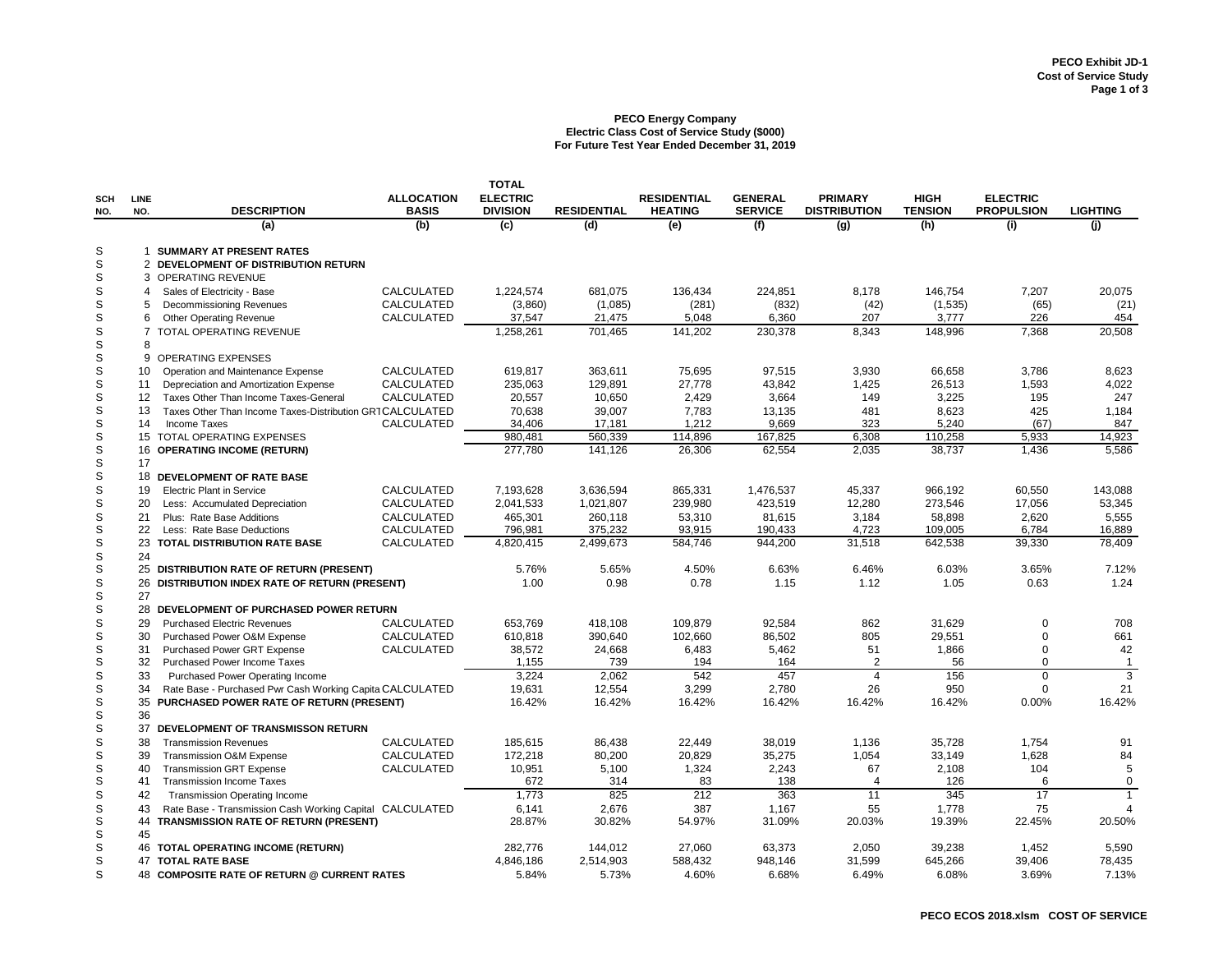## **PECO Energy Company Electric Class Cost of Service Study (\$000) For Future Test Year Ended December 31, 2019**

|                            |                    |                                                           |                                   | <b>TOTAL</b>                       |                    |                                      |                                  |                                       |                               |                                      |                 |
|----------------------------|--------------------|-----------------------------------------------------------|-----------------------------------|------------------------------------|--------------------|--------------------------------------|----------------------------------|---------------------------------------|-------------------------------|--------------------------------------|-----------------|
| <b>SCH</b><br>NO.          | <b>LINE</b><br>NO. | <b>DESCRIPTION</b>                                        | <b>ALLOCATION</b><br><b>BASIS</b> | <b>ELECTRIC</b><br><b>DIVISION</b> | <b>RESIDENTIAL</b> | <b>RESIDENTIAL</b><br><b>HEATING</b> | <b>GENERAL</b><br><b>SERVICE</b> | <b>PRIMARY</b><br><b>DISTRIBUTION</b> | <b>HIGH</b><br><b>TENSION</b> | <b>ELECTRIC</b><br><b>PROPULSION</b> | <b>LIGHTING</b> |
|                            |                    | (a)                                                       | (b)                               | (c)                                | (d)                | (e)                                  | (f)                              | (g)                                   | (h)                           | (i)                                  | (i)             |
| S                          | 49                 |                                                           |                                   |                                    |                    |                                      |                                  |                                       |                               |                                      |                 |
| S                          | 50                 |                                                           |                                   |                                    |                    |                                      |                                  |                                       |                               |                                      |                 |
| S                          |                    | 51 EQUALIZED RETURN AT PROPOSED ROR OF 7.79%              |                                   |                                    |                    |                                      |                                  |                                       |                               |                                      |                 |
| S                          |                    | 52 DEVELOPMENT OF DISTRIBUTION RETURN (EQUALIZED RATE)    |                                   |                                    |                    |                                      |                                  |                                       |                               |                                      |                 |
| S                          |                    | 53 RATE BASE                                              | CALCULATED                        | 4,820,415                          | 2,499,673          | 584,746                              | 944,200                          | 31,518                                | 642,538                       | 39,330                               | 78,409          |
| S                          |                    | 54 RETURN (RATE BASE * 7.79% ROR)                         |                                   | 375,309                            | 194,620            | 45,527                               | 73,514                           | 2,454                                 | 50,027                        | 3,062                                | 6,105           |
| S                          |                    | 55 PLUS:                                                  |                                   |                                    |                    |                                      |                                  |                                       |                               |                                      |                 |
| S                          |                    | 56 OPERATING EXPENSES                                     |                                   |                                    |                    |                                      |                                  |                                       |                               |                                      |                 |
| $\mathbb S$                | 57                 | Operation and Maintenance Expense                         | <b>CALCULATED</b>                 | 621,586                            | 364,580            | 76,045                               | 97,710                           | 3,938                                 | 66,863                        | 3,817                                | 8,632           |
| S                          | 58                 | Depreciation and Amortization Expense                     | CALCULATED                        | 235,063                            | 129,891            | 27,778                               | 43,842                           | 1,425                                 | 26,513                        | 1,593                                | 4,022           |
| S                          | 59                 | Taxes Other Than Income Taxes-General                     | CALCULATED                        | 20,557                             | 10,650             | 2,429                                | 3,664                            | 149                                   | 3,225                         | 195                                  | 247             |
| S                          | 60                 | Taxes Other Than Income Taxes-Distribution GRTCALCULATED  |                                   | 79,310                             | 43,764             | 9,492                                | 14,109                           | 518                                   | 9,627                         | 570                                  | 1,230           |
| $\mathbb S$                | 61                 | State and Federal Income Taxes                            | CALCULATED                        | 74,034                             | 38,917             | 9,022                                | 14,123                           | 494                                   | 9,828                         | 594                                  | 1,058           |
| $\mathbb S$                | 62                 | <b>TOTAL OPERATING EXPENSES</b>                           |                                   | 1,030,551                          | 587,801            | 124,766                              | 173,448                          | 6,523                                 | 116,055                       | 6,768                                | 15,190          |
| S                          | 63                 |                                                           |                                   |                                    |                    |                                      |                                  |                                       |                               |                                      |                 |
| $\mathbb S$<br>$\mathbb S$ |                    | 64 EQUALS TOTAL COST OF SERVICE<br>65 LESS:               |                                   | 1,405,860                          | 782,421            | 170,293                              | 246,962                          | 8,977                                 | 166,082                       | 9,831                                | 21,294          |
| $\mathbb S$                | 66                 | <b>Decommissioning Revenues</b>                           | <b>CALCULATED</b>                 | (3,860)                            | (1,085)            | (281)                                | (832)                            | (42)                                  | (1,535)                       | (65)                                 | (21)            |
| S                          | 67                 | <b>Other Operating Revenue</b>                            | CALCULATED                        | 38,162                             | 21,812             | 5,170                                | 6,428                            | 210                                   | 3,848                         | 237                                  | 458             |
| S                          |                    | 68 EQUALS:                                                |                                   |                                    |                    |                                      |                                  |                                       |                               |                                      |                 |
| S                          | 69                 | <b>DISTRIBUTION BASE RATE SALES @ EQUALIZED ROR 7.79%</b> |                                   | 1.371.557                          | 761,694            | 165,404                              | 241,366                          | 8.809                                 | 163,769                       | 9,658                                | 20,858          |
| $\mathbb S$                |                    | 70 Distribution Cost Increase without Forfeited Discount  |                                   | 146,985                            | 80,620             | 28,970                               | 16,515                           | 631                                   | 17,015                        | 2,452                                | 782             |
| S                          |                    | 71 TOTAL COST OF SERVICE DISTRIBUTION INCREASE/DECREASE   |                                   | 147,599                            | 80,956             | 29,091                               | 16,583                           | 634                                   | 17,087                        | 2,462                                | 786             |
| S                          |                    | 72 REVENUE INCREASE TO DISTRIBUTION REVENUES W/O FORFEI   |                                   | 12.00%                             | 11.84%             | 21.23%                               | 7.35%                            | 7.72%                                 | 11.59%                        | 34.02%                               | 3.90%           |
| S                          | 73                 |                                                           |                                   | 7.79%                              | 7.79%              | 7.79%                                | 7.79%                            | 7.79%                                 | 7.79%                         | 7.79%                                | 7.79%           |
| $\mathbb S$                |                    | 74 DEVELOPMENT OF PURCH. POWER RETURN (EQUALIZED RATE)    |                                   |                                    |                    |                                      |                                  |                                       |                               |                                      |                 |
| S                          |                    | 75 RATE BASE (CWC)                                        | <b>CALCULATED</b>                 | 19,631                             | 12,554             | 3,299                                | 2,780                            | 26                                    | 950                           | $\mathbf 0$                          | 21              |
| S                          | 76                 | <b>RETURN (RATE BASE * 7.79% ROR)</b>                     |                                   | 1,528                              | 977                | 257                                  | 216                              | $\overline{2}$                        | 74                            | $\mathbf 0$                          | $\overline{2}$  |
| $\mathbf S$                |                    | 77 PLUS:                                                  |                                   |                                    |                    |                                      |                                  |                                       |                               |                                      |                 |
| S                          |                    | <b>78 OPERATING EXPENSES</b>                              |                                   |                                    |                    |                                      |                                  |                                       |                               |                                      |                 |
| $\mathbb S$                | 79                 | Purchased Power O&M Expense                               | CALCULATED                        | 610,818                            | 390,640            | 102,660                              | 86,502                           | 805                                   | 29,551                        | $\mathbf 0$                          | 661             |
| S                          | 80                 | Purchased Power Income Taxes                              | CALCULATED                        | 466                                | 298                | 78                                   | 66                               | -1                                    | 23                            | 0                                    |                 |
| S                          | 81                 | Purchased Power GRT Expense                               | CALCULATED                        | 38,423                             | 24,573             | 6,458                                | 5,441                            | 51                                    | 1,859                         | $\mathbf 0$                          | 42              |
| $\mathbb S$                |                    | 82 EQUALS TOTAL PURCHASED POWER COST OF SERVICE           |                                   | 651,236                            | 416,488            | 109,453                              | 92,225                           | 858                                   | 31,506                        | 0                                    | 705             |
| $\mathbb S$                |                    | 83 TOTAL COST OF SERVICE PURCH.POWER INCREASE/DECREAS     |                                   | (2,533)                            | (1,620)            | (426)                                | (359)                            | (3)                                   | (123)                         | $\overline{0}$                       | (3)             |
| S                          |                    | 84 REVENUE INCREASE TO DISTRIBUTION REVENUES (%)          |                                   | $-0.39%$                           | $-0.39%$           | $-0.39%$                             | $-0.39%$                         | $-0.39%$                              | $-0.39%$                      | 0.00%                                | $-0.39%$        |
| S                          | 85                 |                                                           |                                   | 7.79%                              | 7.79%              | 7.79%                                | 7.79%                            | 7.79%                                 | 7.79%                         | 0.00%                                | 7.79%           |
| S                          | 86                 | DEVELOPMENT OF TRANSMISSION RETURN (EQUALIZED RATE)       |                                   |                                    |                    |                                      |                                  |                                       |                               |                                      |                 |
| S                          |                    | 87 RATE BASE (CWC)                                        | <b>CALCULATED</b>                 | 6,141                              | 2,676              | 387                                  | 1.167                            | 55                                    | 1.778                         | 75                                   | $\overline{4}$  |
| $\mathbb S$                | 88                 | RETURN (RATE BASE * 7.79% ROR)                            |                                   | 478                                | 208                | 30                                   | 91                               | $\overline{4}$                        | 138                           | 6                                    | $\Omega$        |
| S                          |                    | 89 PLUS:                                                  |                                   |                                    |                    |                                      |                                  |                                       |                               |                                      |                 |
| S                          | 90                 | <b>OPERATING EXPENSES</b>                                 |                                   |                                    |                    |                                      |                                  |                                       |                               |                                      |                 |
| S                          | 91                 | <b>Transmission O&amp;M Expense</b>                       | CALCULATED                        | 172,218                            | 80,200             | 20,829                               | 35,275                           | 1,054                                 | 33,149                        | 1,628                                | 84              |
| S                          | 92                 | <b>Transmission Income Taxes</b>                          | CALCULATED                        | 146                                | 64                 | 9                                    | 28                               | $\mathbf 1$                           | 42                            | 2                                    | $\Omega$        |
| S                          | 93                 | <b>Transmission GRT Expense</b>                           | CALCULATED                        | 10,837                             | 5,046              | 1,308                                | 2,219                            | 66                                    | 2,090                         | 103                                  | 5               |
| $\mathbb S$                |                    | 94 EQUALS TOTAL TRANSMISSION COST OF SERVICE              |                                   |                                    | 85,517             | 22,177                               | 37,613                           | 1,126                                 | 35,420                        | 1,738                                | 90              |
| S                          | 95                 | TOTAL COST OF SERVICE TRANSMISSION INCREASE/DECREAS       |                                   |                                    | (921)              | (273)                                | (406)                            | (10)                                  | (308)                         | (16)                                 | (1)             |
| S                          |                    | 96 REVENUE INCREASE TO RETAIL DISTRIBUTION REVENUES (%)   |                                   | $-1.04%$                           | $-1.07%$           | $-1.21%$                             | $-1.07%$                         | $-0.88%$                              | $-0.86%$                      | $-0.94%$                             | $-0.89%$        |